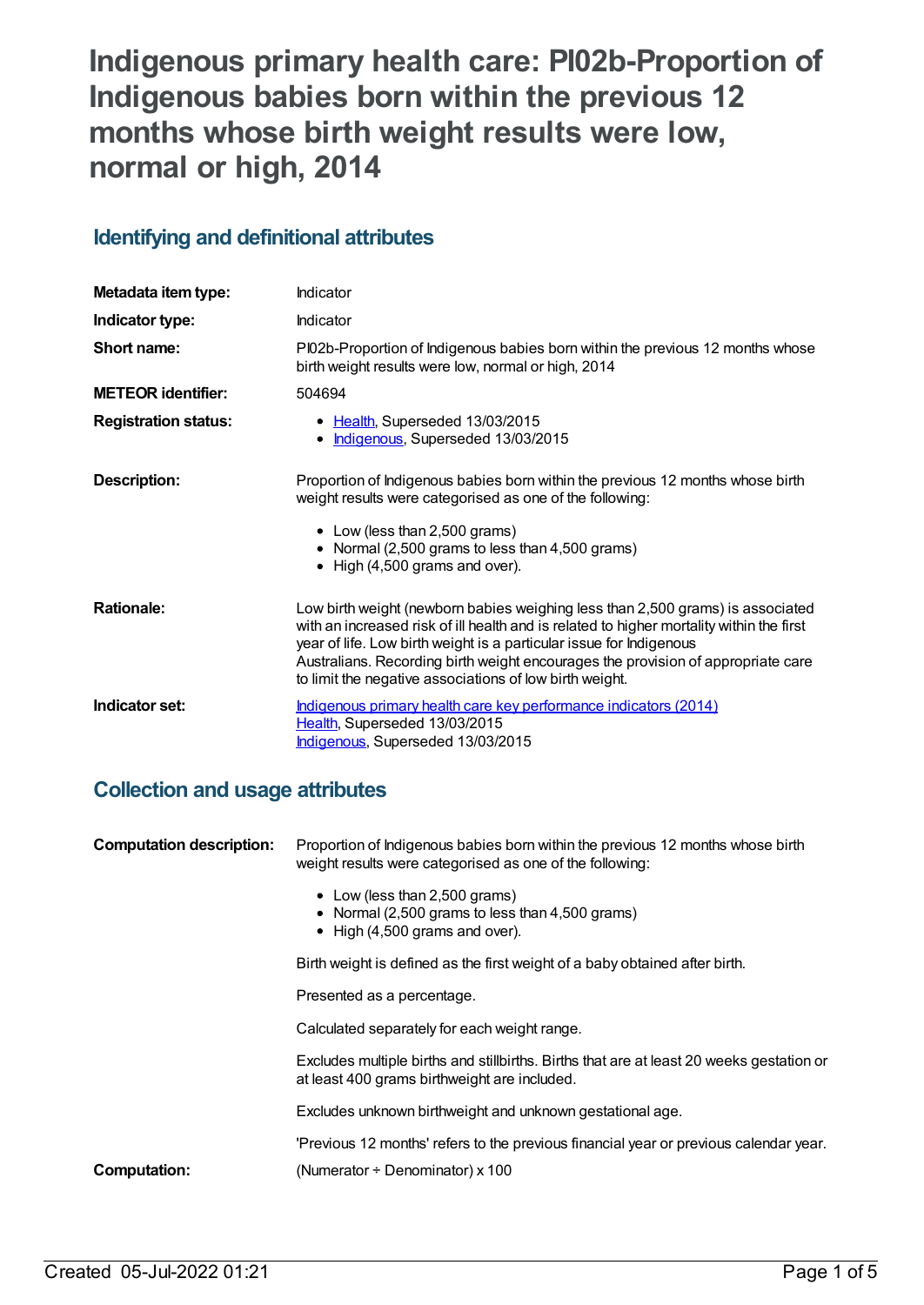**Numerator:** Calculation A: Number of Indigenous babies born within the previous 12 months whose birth weight was recorded at the primary health care service with a result categorised as low (less than 2,500 grams).

> Calculation B: Number of Indigenous babies born within the previous 12 months whose birth weight was recorded at the primary health care service with a result categorised as normal (2,500 grams to less than 4,500 grams).

> Calculation C: Number of Indigenous babies born within the previous 12 months whose birth weight was recorded at the primary health care service with a result categorised as high (4,500 grams and over).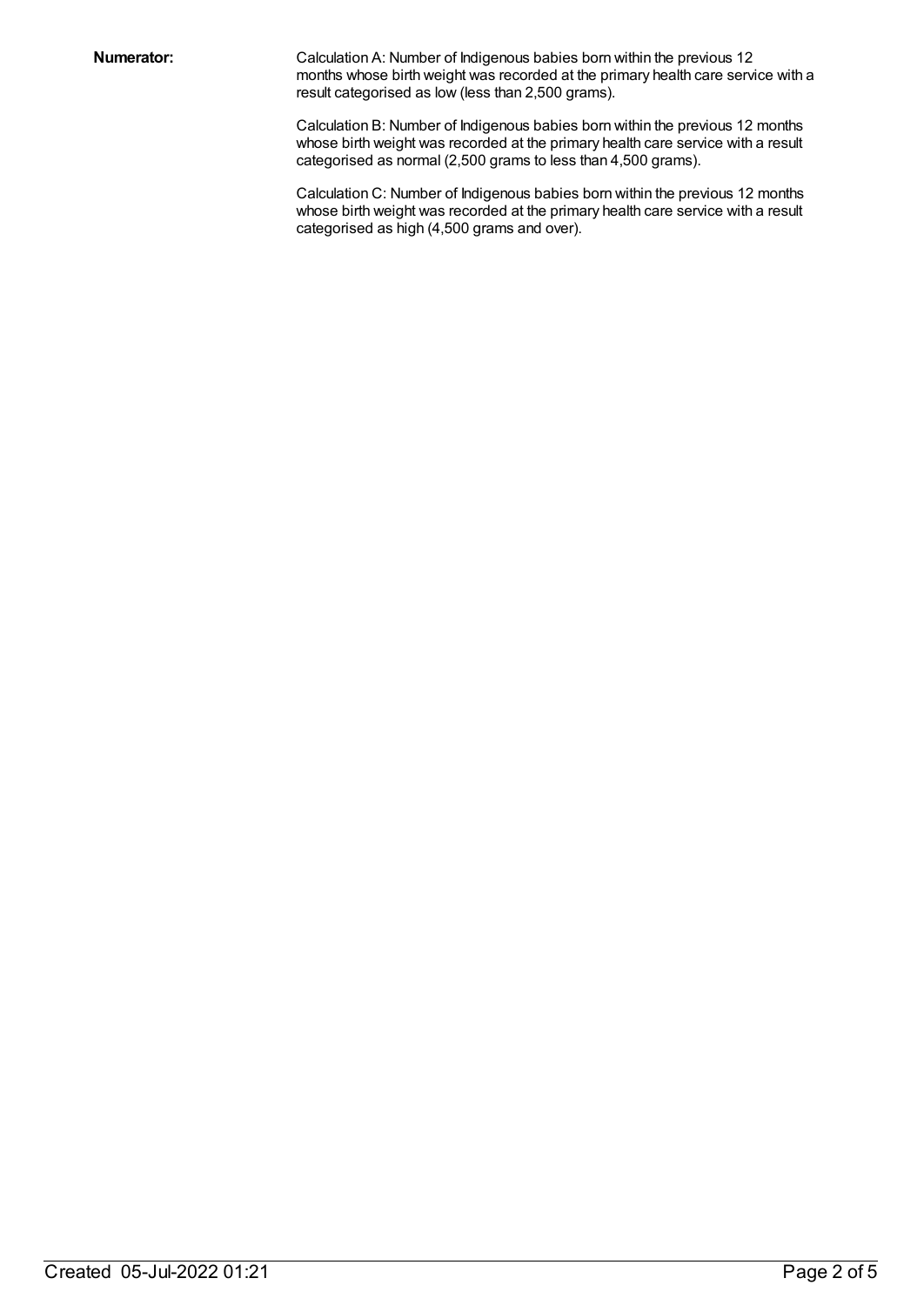[Birth—birth](https://meteor.aihw.gov.au/content/269949) status, code N

**Data Source**

[Indigenous](https://meteor.aihw.gov.au/content/430643) primary health care data collection

**NMDS / DSS**

[Indigenous](https://meteor.aihw.gov.au/content/504325) primary health care DSS 2014-15

**Guide for use**

Only live births are included.

#### **Data Element / Data Set**

Birth [event—birth](https://meteor.aihw.gov.au/content/269994) plurality, code N

**Data Source**

[Indigenous](https://meteor.aihw.gov.au/content/430643) primary health care data collection

**NMDS / DSS**

[Indigenous](https://meteor.aihw.gov.au/content/504325) primary health care DSS 2014-15

**Guide for use**

Only singleton births are included.

### **Data Element / Data Set**

Person-Indigenous status, code N

**Data Source**

[Indigenous](https://meteor.aihw.gov.au/content/430643) primary health care data collection

**NMDS / DSS**

[Indigenous](https://meteor.aihw.gov.au/content/504325) primary health care DSS 2014-15

**Guide for use**

The baby is considered Indigenous if one or both parents identify as Indigenous.

#### **Data Element / Data Set**

[Birth—birth](https://meteor.aihw.gov.au/content/459938) weight, code N

**Data Source**

[Indigenous](https://meteor.aihw.gov.au/content/430643) primary health care data collection

#### **NMDS / DSS**

[Indigenous](https://meteor.aihw.gov.au/content/504325) primary health care DSS 2014-15

**Denominator:** Calculation A, B and C: Total number of Indigenous babies born within the previous 12 months whose birth weight has been recorded at the primary health care service.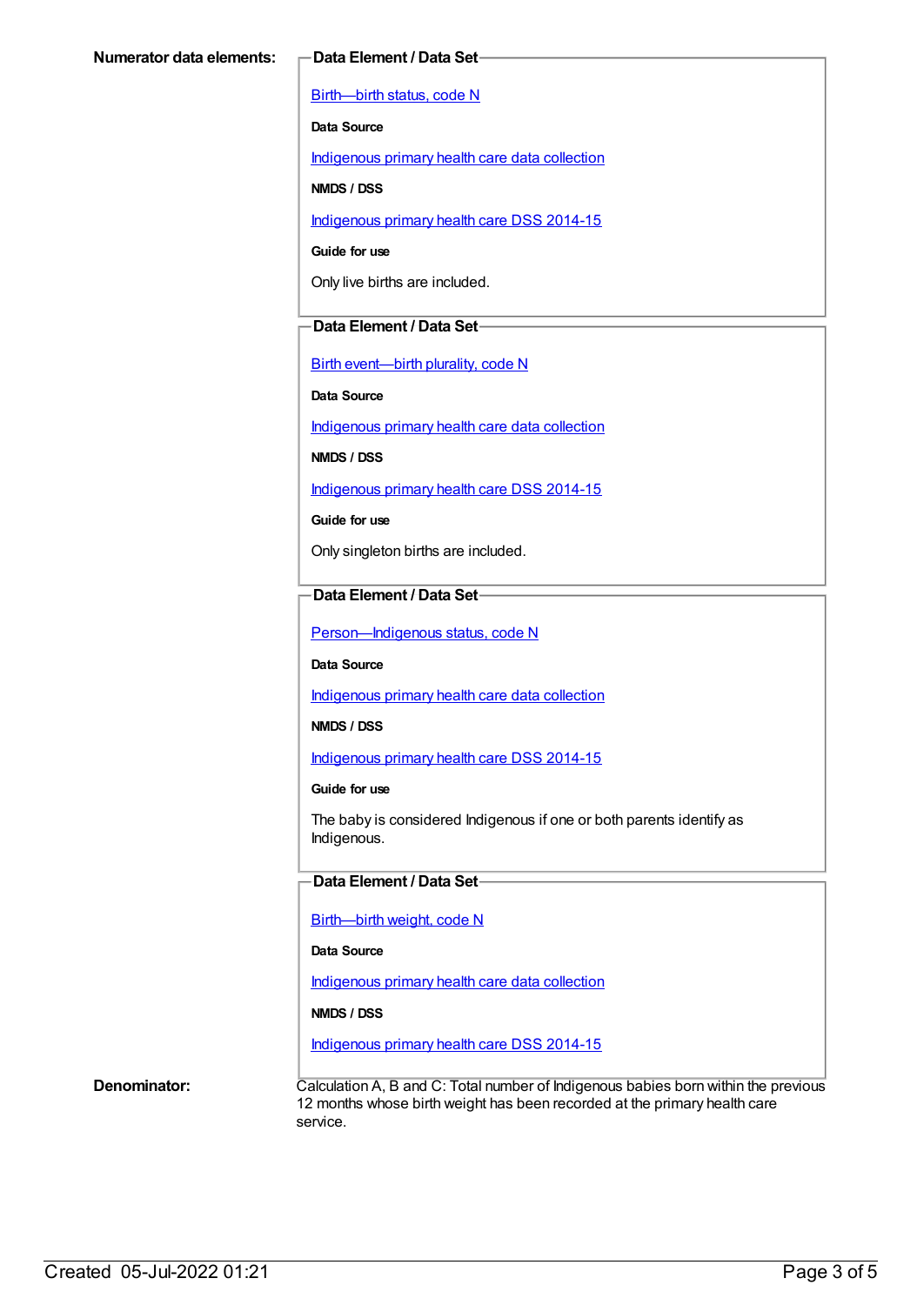#### **Denominator data elements:**

#### **Data Element / Data Set**

[Birth—birth](https://meteor.aihw.gov.au/content/269949) status, code N

**Data Source**

[Indigenous](https://meteor.aihw.gov.au/content/430643) primary health care data collection

**NMDS / DSS**

[Indigenous](https://meteor.aihw.gov.au/content/504325) primary health care DSS 2014-15

**Guide for use**

Only live births are included.

#### **Data Element / Data Set**

Birth [event—birth](https://meteor.aihw.gov.au/content/269994) plurality, code N

**Data Source**

[Indigenous](https://meteor.aihw.gov.au/content/430643) primary health care data collection

**NMDS / DSS**

[Indigenous](https://meteor.aihw.gov.au/content/504325) primary health care DSS 2014-15

**Guide for use**

Only singleton births are included.

### **Data Element / Data Set**

Person-Indigenous status, code N

**Data Source**

[Indigenous](https://meteor.aihw.gov.au/content/430643) primary health care data collection

**NMDS / DSS**

[Indigenous](https://meteor.aihw.gov.au/content/504325) primary health care DSS 2014-15

**Guide for use**

The baby is considered Indigenous if one or both parents identify as Indigenous.

#### **Data Element / Data Set**

[Person—birth](https://meteor.aihw.gov.au/content/441701) weight recorded indicator, yes/no code N

**Data Source**

[Indigenous](https://meteor.aihw.gov.au/content/430643) primary health care data collection

**NMDS / DSS**

[Indigenous](https://meteor.aihw.gov.au/content/504325) primary health care DSS 2014-15

## **Representational attributes**

| <b>Representation class:</b> | Percentage |
|------------------------------|------------|
| Data type:                   | Real       |
| Unit of measure:             | Person     |